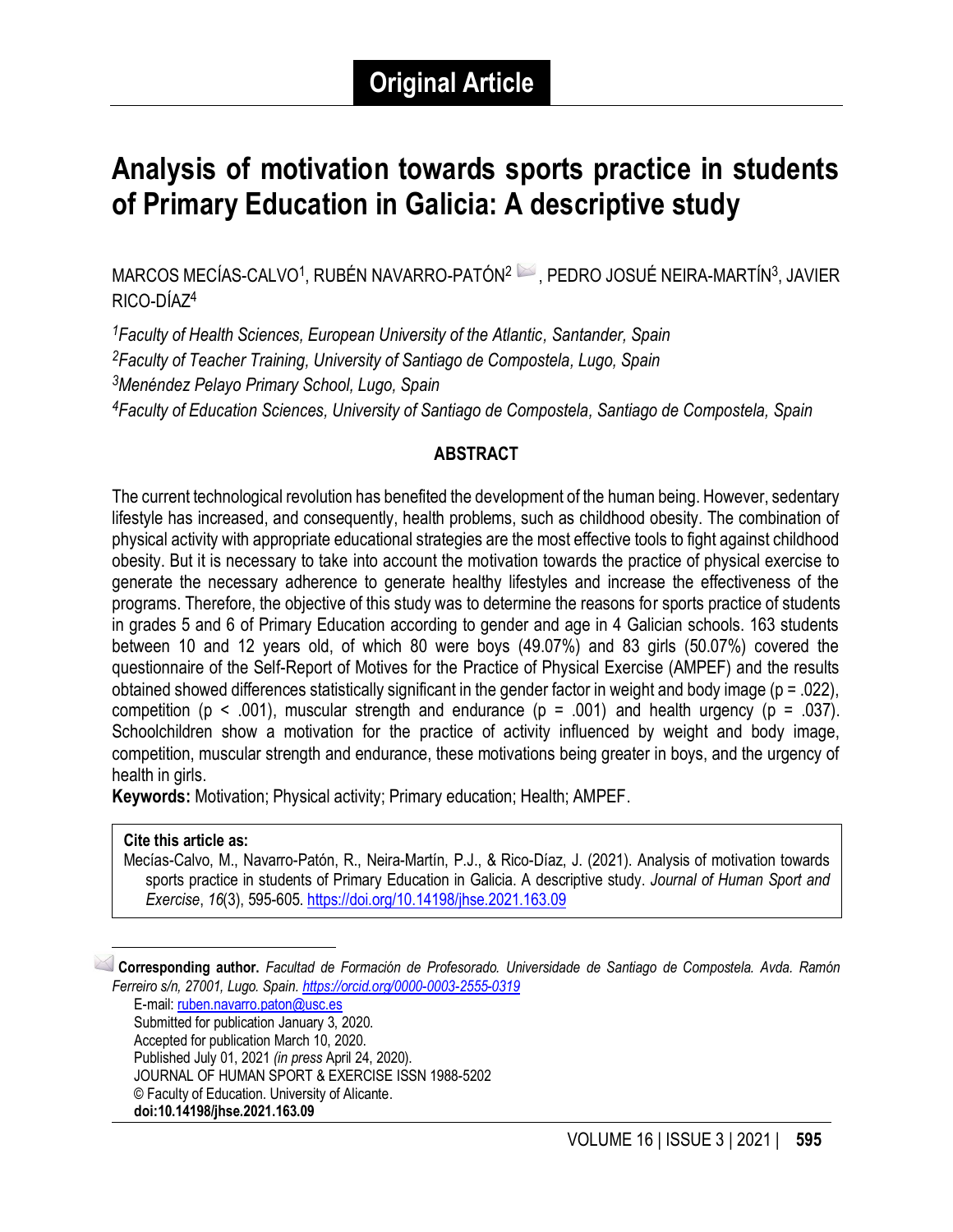# **INTRODUCTION**

The technological revolution brought several benefits to the human being development. However, it interfered also in people's lifestyles making them more sedentary (Salas, 2016). This sedentary lifestyle, joined to a not healthy lifestyle, generated an increase of health problems (Campo et al., 2017), such as obesity, especially among children (Muñoz, Fernández, & Navarro, 2015).

Overweight among children is considered one of the main public health problems worldwide (Aranceta & Pérez, 2018; Martínez et al., 2012; Salas, 2016). Nowadays it is already known as the XXI century disease, due to the mortality because of morbidity, life quality and also the sanitary expense involved (Alba, 2016). Its origin is multifactorial and the lack of physical activity (AF) can be one of those factors(Organización Mundial de la Salud, 2018), especially among children and teenagers (Aranceta & Pérez, 2018).

Besides the benefits that the AF has to health at all ages, it also has multiple benefits among children and teenagers such as socialization, mental processes, school performance and the improvement of quality of life for those who practice it (De Greeff, Bosker, Oosterlaan, Visscher, & Hartman, 2018; Donnelly et al., 2016; Marques, Gómez, Martins, Catunda, & Sarmento, 2016; Pino, Portela, & Abalde, 2016), that is why AF can have a fundamental role to prevent overweight.

On the other hand, effective long term strategies against children's obesity are those carried out at schools, mixing AF with the teacher's recommendations about a healthy lifestyle (Martínez et al., 2012). For that matter, school's Physical Education it's one of the tools in order to fight this situation (López, Navarro, & Basanta, 2015), generating healthy habits and practicing AF during spare time, not only during the school stage, but also along the years, as it is said on the Organic Law 8/2013, December 9th for the improvement of educative quality.

In Spain there is a highlighted decrease of the sportive practice during teenage years, that is why is necessary to know and intervene on the younger population before this decrease occurs, establishing strategies on long term healthy habits for young populations, allowing a better bond and so a lasting healthier lifestyle (Grosso & Galvano, 2016; Sabo & Veliz, 2016).

Given this assumptions, motivation and enjoyment, are considered main factor of the adherence to physical activity practice (Navarro-Patón, Lago-Ballesteros, Basanta-Camiño, & Arufe-Giraldez, 2019). This is really important in order to develop strategies which promote physical activity and reduce the inactivity settled down among the Spanish population during the last few decades (Barbeira, Navarro, & Rodriguez, 2017). This will make young people develop healthy habits and the practice of physical activity, increasing this way the possibilities of a high quality of life during their adult life (Pumar, Navarro, & Basanta, 2015; Rios, Navarro, Arufe, & Pérez, 2018). Accordingly, the Self-determination Theory (Deci & Ryan, 1985) establishes a explanatory model of the human motivation, so the way people are free involved to carry out physical exercise considering psychological mechanisms of the behaviour and searching for a higher self-determinated motivation can be discovered. This is because this kind of motivation is highly related to intrinsic motivation, while non- determinated behaviours promote extrinsic motivation, characterised because of the lack of motivation. This is why on the AF field, strategies for intrinsic motivation must be developed and also its regulation (Moreno & Martínez, 2006). Accordingly the Self-Report of Motives for the Practice of Physical Exercise (AMPEF) is a reliable and valid tool to know the motivation towards AF (Capdevila, Niñerola, & Pintanel, 2004). However, this tool has been applied on high school students (Portela & Domínguez, 2017),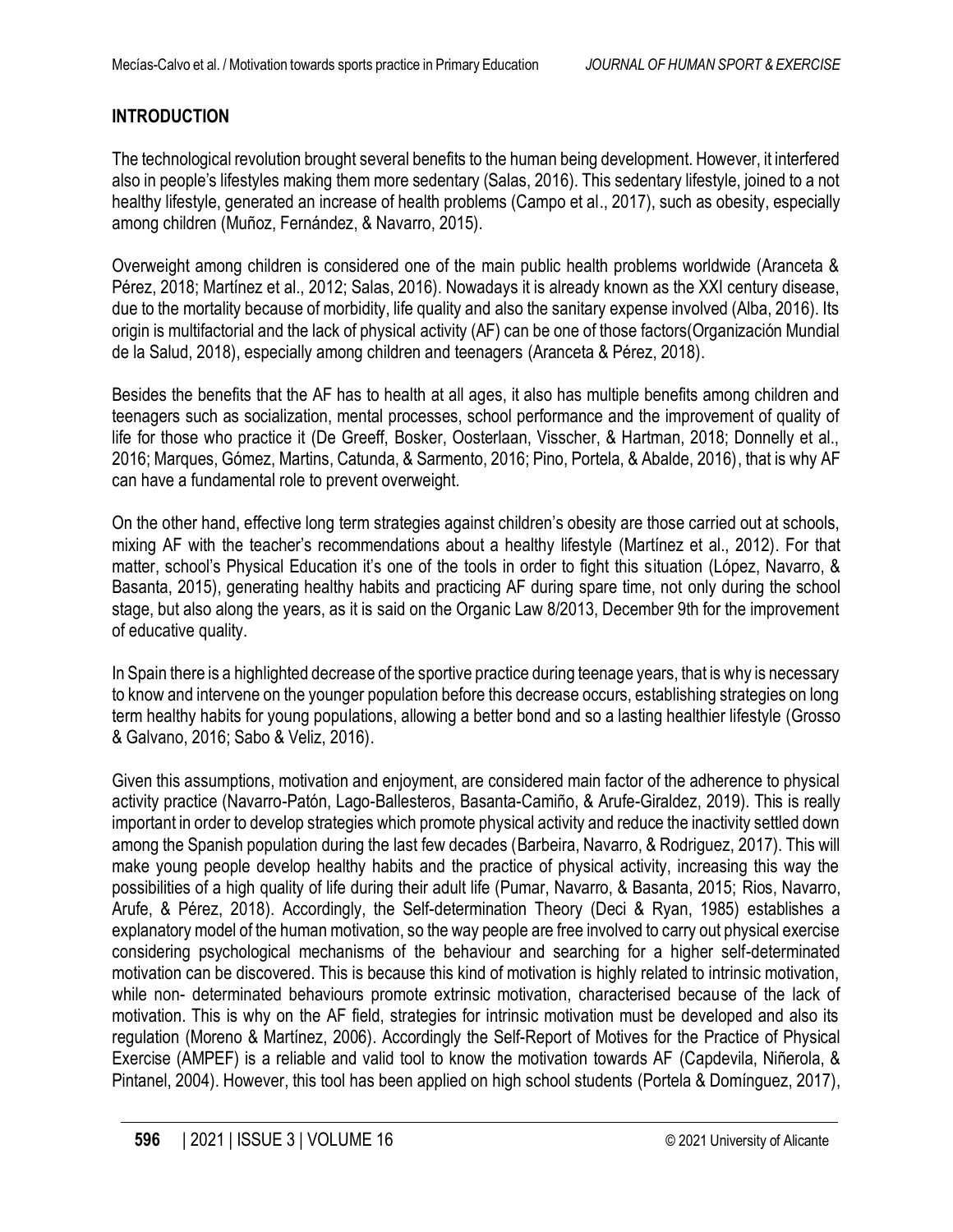university students (Capdevila et al., 2007), and even on older population (Lobo, 2009), not on younger population, as the current research, on Primary Education.

The research objectives were to establish the reasons why students of 5º and 6º of Primary School carried out physical activities, regarding gender (boys-girls) and age (10-12 years old), in 4 Galician schools, through the AMPEF questionnaire.

#### **METHOD**

#### *Participants*

The sample's selection for this investigation was non probabilistic and of convenience, because of the geographical proximity and the participants will. A total of 163 Primary School students participated. 80 were boys (49.07%) and 83 girls (50.93%); 4 schools from A Coruña, Lugo, and Pontevedra. 138 of them practiced physical activity, or extracurricular sports, and 40 of them (22.1%) did not.

## *Tool*

The used tool was the Self-Report of Motives for the Practice of Physical Exercise (AMPEF) (Capdevila et al., 2004), which allows the identification of the intrinsic and extrinsic motivated persons. The first ones would practice exercise to feel satisfied and because of the enjoyment of the participation (for example entertainment or competition) while the second ones would practice it in order to gain an external reward (for example loss of weight, to improve their physical appearance, or to gain social recognition).

This tool is headed by the statement "*I practice (or would practice) physical exercise*" and 48 items established by a Likert scale from 0 to 10 (in which 0 meant "*absolutely untruth for me*" and 10 "*absolutely truth for me*").

The scale factors were: weight and body image (for example "*to keep thin*") entertainment and well-being (for example "*because it makes me feel good*") prevention and positive health (for example "*to keep healthy*") competition (for example "*because I like to try to win when I practice physical activities*") membership (for example *"to spend time with my friends"*) muscular strength and endurance (for example "*to have more strength*") social recognition (for example "*to show the others I am worth it*") agility and flexibility (for example "*to be more agile*") to control stress (for example "*to help myself control the tension*") competition (for example "*to have goals to strive for*") and health urgencies (for example "*because the doctor advised me to practice physical activity*").

## *Procedure*

First of all, the collaboration of the four school was requested and detailed information about the research and its objectives was given to them. Moreover, the parents of the children were asked to sign an agreement in order to allow their kids to participate. The participants were treated on behaviour of the Helsinki rules, highlighting confidentiality and anonymity of the minors.

The used tool (AMPEF, Capdevila et al., 2004) was applied during a Physical Education session by the investigators without the presence of the teacher, in order to avoid any interference in the student's answers.

An initial explanation was given about the content of the questionnaire, and all the doubts about it were answered, and it was highlighted the fact that it was not an exam and so there were no correct or incorrect answers in order to assure honest answers.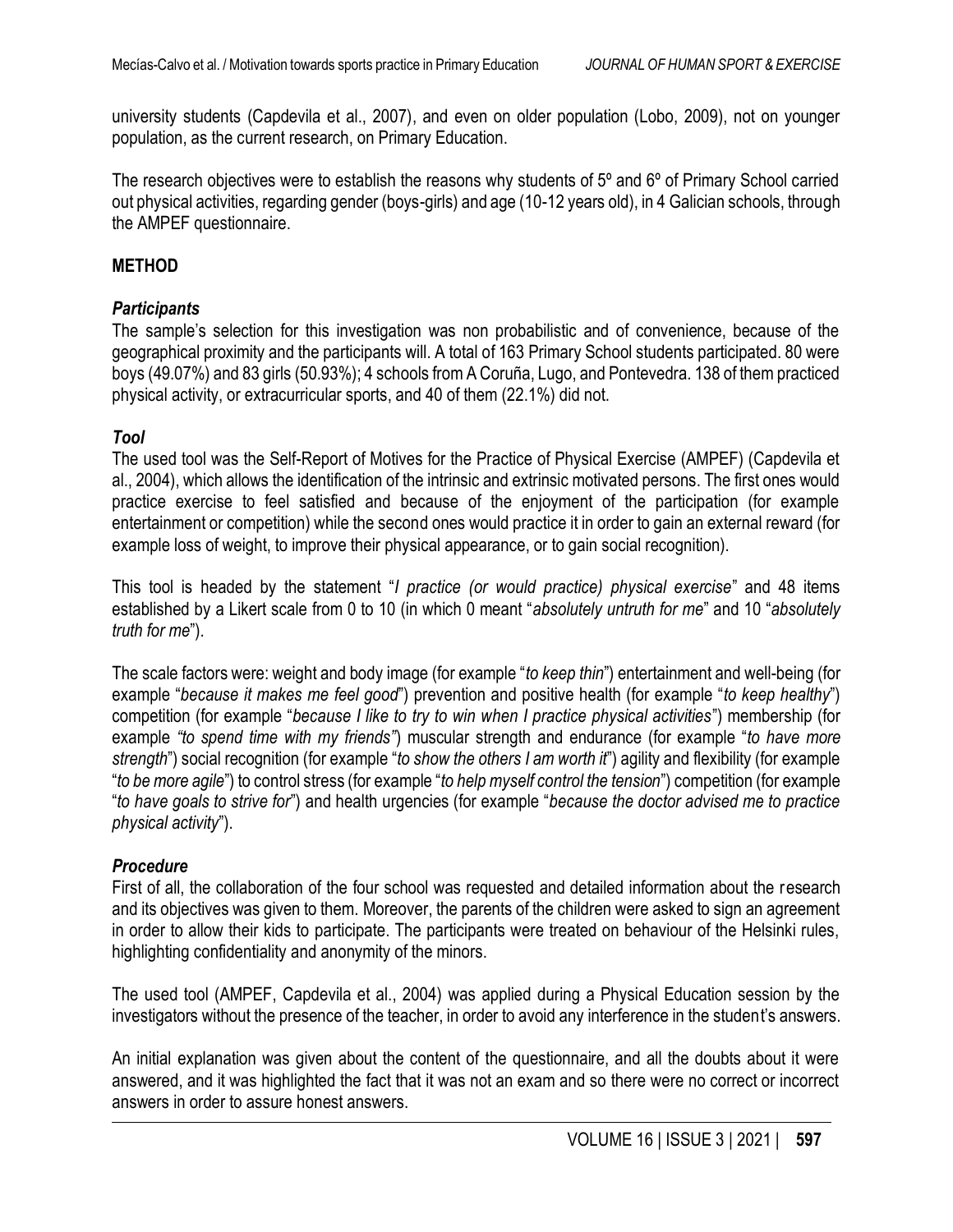# *Statistical Analysis*

The descriptive values were calculated (average and standard deviation) of the variables included in the research, and also the Cronbach Alfa Coefficient (α) and the bivariate correlations through the Pearson coefficient and the Kolmogorov-Smirnov (K-S) normality test.

Later, the MANOVA of each dependent variable was studied, with two inter-factors, one of them the age (10,11 and 12 years old) and the second one the gender (boys-girls).

The statistical power was calculated by "η<sup>2</sup>" partial. Also, the main effects and the interaction between variables, using the statistical method of Bonferroni to evaluate the significance of them and to control the type I error on the later comparisons.

The analysis was made by the statistical software package for social science ((SPSS, v. 22.0 para Windows, Armonk, Nueva York), and the statistical level of significance was established on p < .05 with a 95% of confidence.

# **RESULTS**

# *Descriptive analysis, reliability and bivariate correlations*

Table 1 shows the descriptive statistics of the used variables, the reliability analysis and its correlation.

# *Factorial variance analysis regarding age and gender*

Table 2 shows averages and standard deviations of the AMPEF variables collected on the questionnaires regarding age, global and by gender.

The MANOVA results regarding differences associated to weight or body image showed that age is not a main factor (p = .132), but gender is [F (1. 157) = 5.335; p = .022,  $n^2$  = .032]. Also, their interaction [F (2, 157)  $= 3.388$ ; p = .036, n<sup>2</sup> = .041].

Regarding entertainment and well-being, age was not either a main factor (p = .242), and neither was the gender factor (p = .079) or their interaction of both (p = .202). The same happens to the prevention and positive health factor, because none of them showed relevant statistical differences regarding age (p = .562), gender ( $p = .211$ ) or their interaction ( $p = .599$ ).

Regarding competition, age was not a main factor ( $p = .887$ ), but gender was [F (1, 157) = 13.979;  $p < .001$ ,  $η<sup>2</sup> = .082$ ]. There were not relevant statistical differences regarding their interaction (p = .090).

When it comes to membership, there were not observed main effects regarding age ( $p = 0.857$ ), gender ( $p = 0$ .340) or their interaction (p = .850). Muscular strength and endurance did not show either a main effect of the age (p = .702), but it did for the gender [F (1, 157) = 11.812; p = .001,  $n^2$  = .070]; There were not found relevant statistical differences on their interaction ( $p = 200$ ).

The social recognition factor did not show relevant statistic differences regarding age ( $p = .086$ ) gender ( $p =$ .127) or their interaction (p = .236), and the same happened with the agility and flexibility [age (p = .384); gender (p = .351); interaction (p = .232)], the stress control [age (p = .587), gender (p = .476), interaction (p  $=$  .367)] and competition [age (p = .216), gender (p = .294), interaction (p = .881)].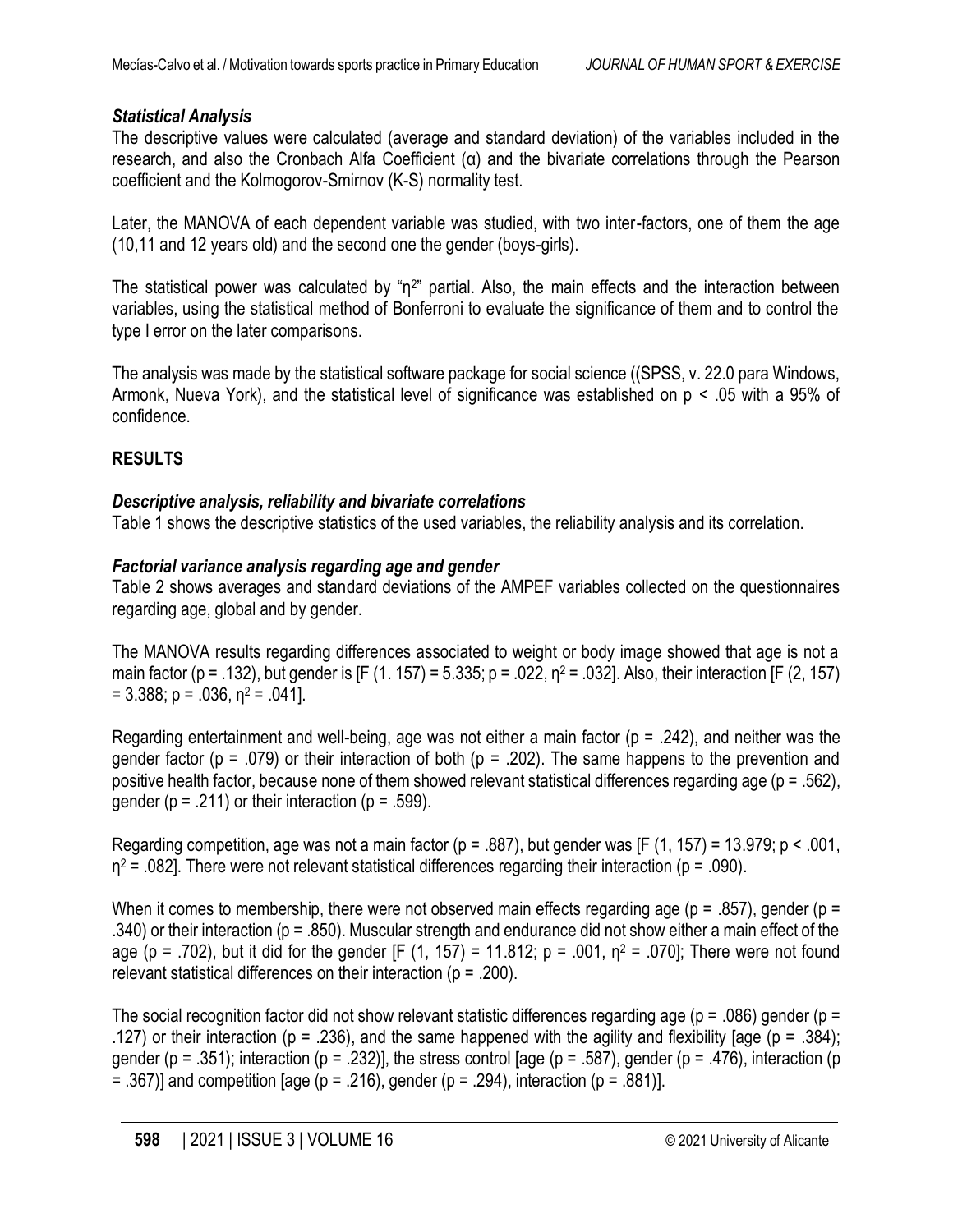| Dimensions.        | M    | <b>SD</b> | α    |       |          |          |          |          |           |          |           | 10       | 11       |
|--------------------|------|-----------|------|-------|----------|----------|----------|----------|-----------|----------|-----------|----------|----------|
| <b>WBI</b> (1)     | 5.48 | 2.00      | .815 | 257** | $.410**$ | .369**   | .282**   | $.571**$ | .561**    | .413**   | $.349**$  | .279**   | .530"    |
| <b>FWB (2)</b>     | 7.41 | .95       | .728 |       | .546**   | .560***  | $.617**$ | $.523**$ | $.189***$ | .330**   | $.407**$  | .534**   | .337**   |
| <b>PPH (3)</b>     | 7.73 | ∣.89      | .836 |       |          | $.321**$ | $.403**$ | $.532**$ | .064      | .319**   | 565**     | $.400**$ | .339**   |
| Comp. (4)          | 6.11 | 2.35      | .793 |       |          |          | $.470**$ | .502**   | .455**    | .297**   | $.257**$  | $.462**$ | .399**   |
| Affilia. (5)       | 6.86 | 2.01      | .700 |       |          |          |          | $.355**$ | $.202**$  | $.214**$ | $.357**$  | .463**   | $.369**$ |
| <b>EME (6)</b>     | 6.49 | 2.14      | .812 |       |          |          |          |          | $.474**$  | .392**   | .528**    | .493**   | $.614**$ |
| SR(7)              | 4.64 | 2.20      | .733 |       |          |          |          |          |           | .393**   | $.241***$ | .264**   | .495**   |
| SC(8)              | 5.79 | 3.14      | .606 |       |          |          |          |          |           |          | .332***   | .267**   | $.431**$ |
| AF (9)             | 6.54 | 2.18      | .624 |       |          |          |          |          |           |          |           | .394**   | $.347**$ |
| <b>Chall. (10)</b> | 7.18 | 2.12      | .651 |       |          |          |          |          |           |          |           |          | .329**   |
| HE (11)            | 4.48 | .88       | .652 |       |          |          |          |          |           |          |           |          |          |

Table 1. Mean, standard deviation, confidence analysis and bivariate correlations between the studied dimensions of the AMPEF.

*Note: M* = Mean; SD = Standard Deviation; α = Cronbach Alpha; Weight and body image = BWI; Fun and well-being = FWB; Prevention and positive health = PPH; Competition = Comp.; Affiliation = Affilia.; Strength and muscular endurance = EME Social recognition = SR; Agility and flexibility = AF; Stress control = SC; Challenge = Chall.; Health emergencies *= HE. \* The correlation is significant at level .05 (Bilateral). \*\* The correlation is significant at level .01 (Bilateral).*

|                                |                 | Total ( $n = 163$ ) |           | Boys ( $n = 80$ ) |           | Girls ( $n = 83$ ) |      |
|--------------------------------|-----------------|---------------------|-----------|-------------------|-----------|--------------------|------|
| <b>Dimension</b>               | Age             | М                   | <b>SD</b> | М                 | <b>SD</b> | М                  | SD   |
|                                | 10 ( $n = 56$ ) | 5.72                | 1.68      | 5.56              | 1.62      | 5.82               | 1.73 |
| Weight and body image          | 11 ( $n = 71$ ) | 5.12                | 2.13      | 5.84              | 1.99      | 4.28               | 2.00 |
|                                | $12(n = 36)$    | 5.76                | 2.10      | 6.13              | 2.38      | 5.23               | 1.56 |
|                                | 10 ( $n = 56$ ) | 6.99                | 1.79      | 7.05              | 1.75      | 6.96               | 1.83 |
| Fun and well-being             | 11 ( $n = 71$ ) | 7.61                | 1.59      | 8.21              | 1.59      | 6.92               | 2.11 |
|                                | $12(n = 36)$    | 7.14                | 2.22      | 7.27              | 2.40      | 6.96               | 2.00 |
|                                | 10 ( $n = 56$ ) | 7.59                | 1.62      | 7.57              | 1.69      | 7.61               | 1.61 |
| Prevention and positive health | 11 (n = $71$ )  | 7.79                | 2.12      | 8.01              | 1.82      | 7.54               | 2.43 |
|                                | $12(n = 36)$    | 7.41                | 1.96      | 7.74              | 2.11      | 6.96               | 1.69 |
|                                | 10 ( $n = 56$ ) | 6.03                | 1,88      | 6.30              | 1.94      | 5.86               | 1.85 |
| Competition                    | 11 ( $n = 71$ ) | 5.98                | 2.64      | 7.02              | 2.44      | 4.78               | 2.37 |
|                                | $12 (n = 36)$   | 6.02                | 2.44      | 6.63              | 2.27      | 5.16               | 2.49 |
| Affiliation                    | 10 ( $n = 56$ ) | 6.66                | 2.01      | 6.71              | 2.03      | 6.63               | 2.03 |
|                                | 11 ( $n = 71$ ) | 6.83                | 2.09      | 6.98              | 2.15      | 6.67               | 2.05 |

Table 2. Descriptive data of the analysed variables of AMPEF. Mean, Standard Deviation, regarding gender an age.

VOLUME 16 | ISSUE 3 | 2021 | **599**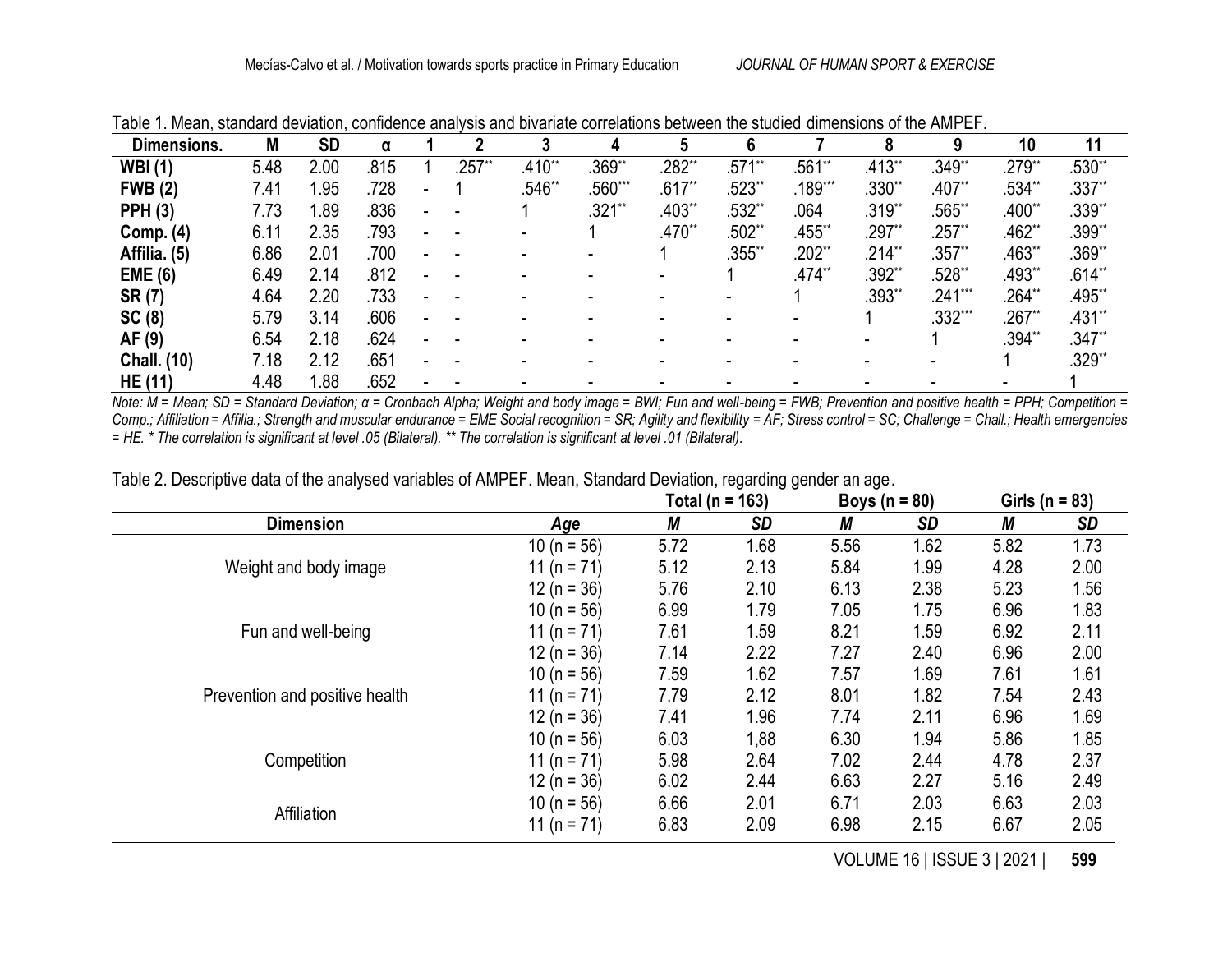|                                 | $12(n = 36)$       | 6.95                               | 1.88 | 7.20 | 1.88 | 6.61 | 1.90 |
|---------------------------------|--------------------|------------------------------------|------|------|------|------|------|
|                                 | $10(n = 56)$       | 6.15                               | 1.79 | 6.35 | 1.91 | 6.02 | 1.72 |
| Strength and muscular endurance | 11 (n = $71$ )     | 6.45                               | 2.19 | 7.17 | 2.20 | 5.62 | 1.88 |
|                                 | $12 (n = 36)$      | 6.68                               | 2.38 | 7.34 | 2.50 | 5.76 | 1.90 |
|                                 | 10 ( $n = 56$ )    | 4.99                               | 1.98 | 4.96 | 2.02 | 5.01 | 1.98 |
| Social recognition              | 11 (n = $71$ )     | 4.17                               | 2.18 | 4.75 | 2.09 | 3.51 | 2.13 |
|                                 | $12(n = 36)$       | 4.56                               | 2.23 | 4.73 | 2.26 | 4.31 | 2.24 |
|                                 | $10(n = 56)$       | 6.58                               | 1.98 | 6.42 | 2.05 | 6.67 | 1.96 |
| Agility and flexibility         | 11 (n = $71$ )     | 6.70                               | 2.05 | 6.69 | 2.06 | 6.71 | 2.06 |
|                                 | $12 (n = 36)$      | 6.32                               | 2.69 | 6.76 | 2.67 | 5.71 | 2.69 |
|                                 | 10 ( $n = 56$ )    | 6.25                               | 3.82 | 6.04 | 2.51 | 6.38 | 4.46 |
| Stress control                  | 11 (n = $71$ )     | 5.52                               | 2.79 | 6.25 | 2.49 | 4.67 | 2.91 |
|                                 | $12(n = 36)$       | 5.50                               | 2.75 | 5.60 | 3.14 | 5.37 | 2.18 |
|                                 | 10 ( $n = 56$ )    | 7.32                               | 2.59 | 7.40 | 1.92 | 7.27 | 2.95 |
| Challenge                       | 11 (n = $71$ )     | 7.24                               | 1.81 | 7.44 | 1.79 | 7.01 | 1.83 |
|                                 | $12(n = 36)$       | 6.61                               | 1.84 | 6.84 | 2.04 | 6.28 | 1.53 |
|                                 | 10 ( $n = 56$ )    | 4.98                               | 1.77 | 4.84 | 1.84 | 5.07 | 1.74 |
| Health emergencies              | 11 ( $n = 71$ )    | 4.70                               | 1.89 | 5.37 | 1.85 | 3.93 | 1.64 |
|                                 | $12(n = 36)$       | 4.67                               | 1.97 | 4.96 | 2.15 | 4.26 | 1.68 |
|                                 | $\cdots$<br>$\sim$ | $\sim$<br>$\overline{\phantom{a}}$ |      |      |      |      |      |

*Note: M = Mean; SD = Standard Deviation.*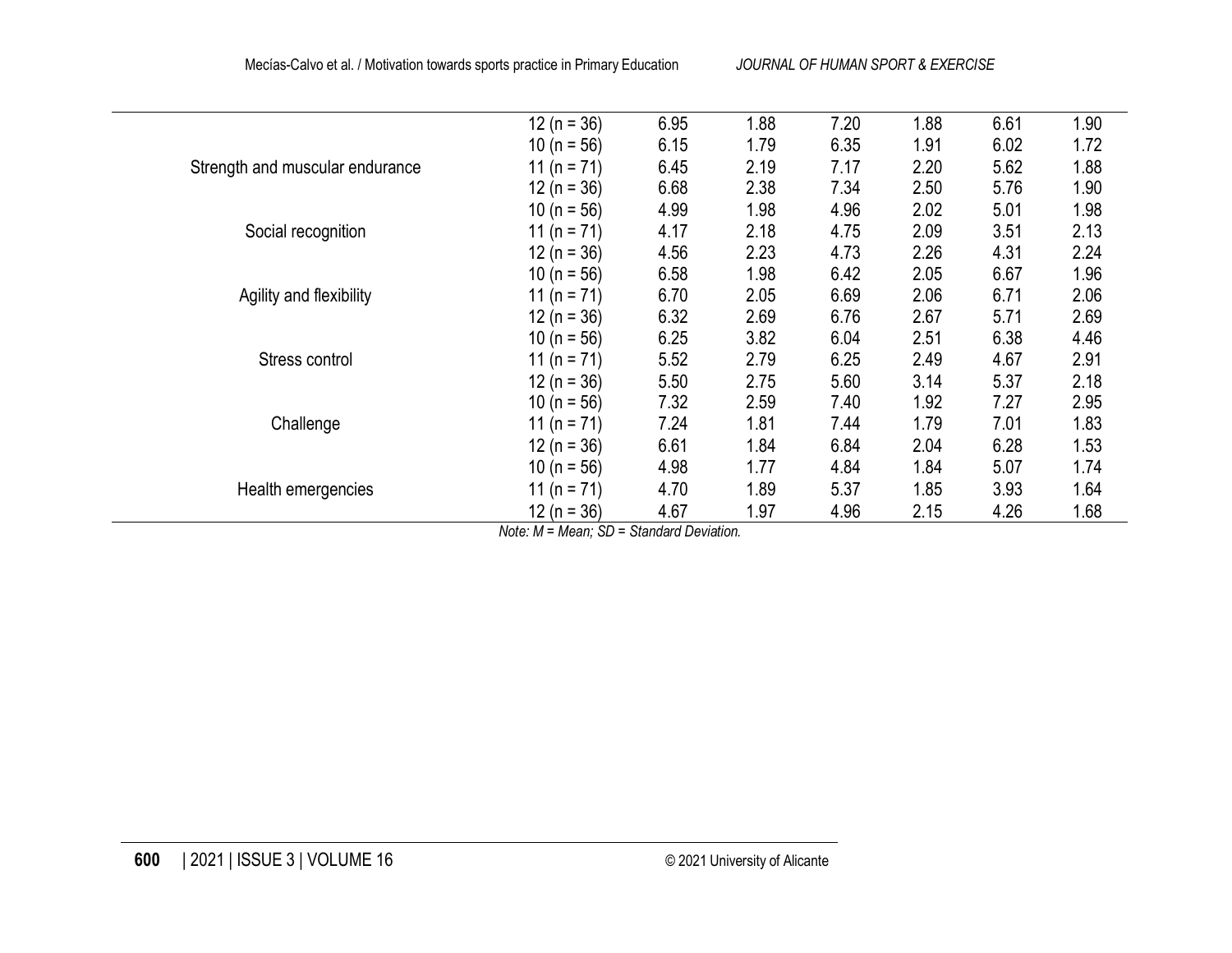Finally, regarding the health urgencies, the main significant effects of the gender factor were observed [F (1, 157) = 4.444,  $p = 0.037$ ,  $n^2 = 0.028$ , there were higher punctuations among girls than boys. Significant effects of the age factor were not found ( $p = .590$ ) and neither regarding the interaction between them [F (2, 157) = 3.190,  $p = .44$ ,  $n^2 = .039$ ].

On the pair comparisons, were found significant statistic differences on the weight and body image factor (p  $= .004$ ), on the social recognition factor (p = .012) and on the health urgencies factor (p = .033) between 10 and 11 years old girls, because the values given by 10 years old girls were higher.

These comparisons also showed statistically significant differences regarding weight and body image ( $p =$ .001), entertainment and well-being (p = .006), regarding the competition factor (p < .001), muscular strength and endurance (p = .002), social recognition (p = .015), stress control (p = .038) and also regarding health urgencies (p = .001), between 11 years old boys and girls, because boys gave higher values than girls.

# **DISCUSSION**

Even though the benefits that the regular practice of physical activity brings to the human being, there is a major decrease of it among teenagers (Roman, Serra-Majem, Ribas-Barba, Pérez-Rodrigo, & Aranceta, 2008), as well as a dropout rate (Currie, Gabhainn, & Godeau, 2008). Accordingly, it is necessary to know the existing motivation towards AF practice among the youth, in order to establish strategies focused on promoting the adherence to these practices, generating independent persons with healthier habits so the dropout rate can be decreased. That is why, the objective of this research was to determine the reasons why 5º an 6º Primary Education students practiced AF regarding their gender (boys. girls) and their age (10-12 years old), in four Galician schools by the AMPEF questionnaire.

The obtained results after the AMPEF questionnaire was collected regarding AF practice due to gender (boys-girls) among the 5º and 6º Primary Education students, it must be highlighted those boys are more concerned about weight and physical appearance, and so the reason why they practice sports is to control their weight and because of the desire to obtain a body they like better, unlike girls. Generally for high school students (Portela & Domínguez, 2017) and also university students (Capdevila et al., 2007), this dimension is less important.

Regarding entertainment and well-being, high punctuations were registered with both boys and girls, which indicates that the purpose of the physical activity among these students is to feel better or to have a good time. The same results obtained regarding high school students (Portela & Domínguez, 2017) and university students (Capdevila et al., 2007).

Most of the active, and also non active, girls and boys considered that prevention and health areas were not important reasons to carry out exercise in order to avoid diseases, unlike the research made by Portela & Domínguez (2017) with high school students, by Capdevila et al. (2007) with university students, and also by Lobo (2009) with adults. This fact indicated that the society is not aware of the importance of practicing exercise daily to avoid chronic diseases. That is why it should be highlighted to the youth (t10 and 12 years old boys and girls) so they can develop healthier life habits.

Compared to other factors, competition got lower values, and the same happened regarding high school students (Portela & Domínguez, 2017) and university students (Capdevila et al., 2007). However, boys give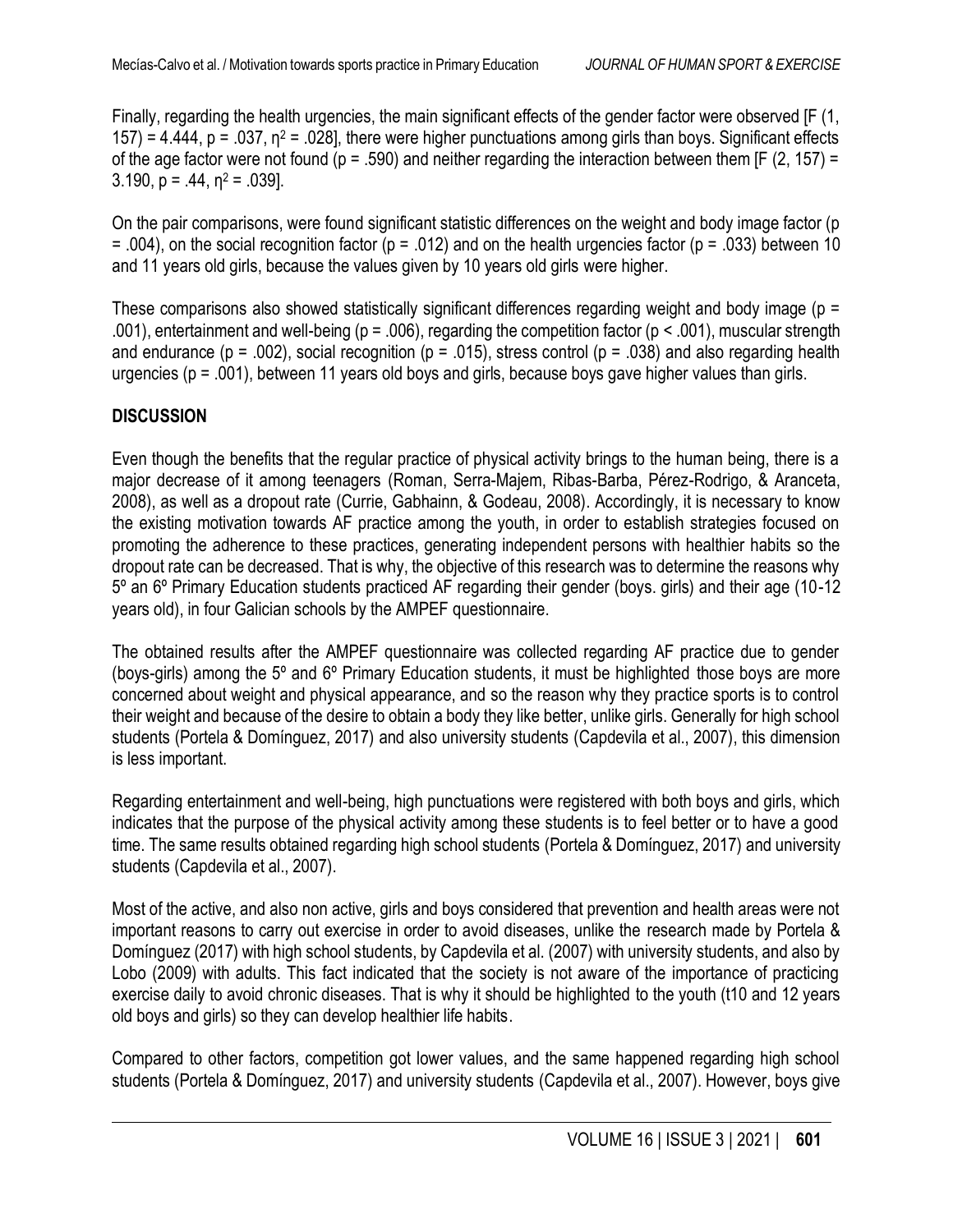more importance than girls do, significantly. This may be due to family facts (parental pressure too much focused-on results) and/or social (masculine sportive figures).

Regarding muscular strength and endurance, the general punctuations were low, unlike what high school students (Portela & Domínguez, 2017) and university students think (Capdevila et al., 2007), which indicates that for the youth is not important to keep or improve the muscular component when they carry out exercise.

For agility and flexibility generally, the results were slightly higher than those given by high school students (Portela & Domínguez, 2017), but lower than those given by university students (Capdevila et al., 2007). There were not important differences between boys and girls in the current research.

The general results regarding social recognition were also low, and the same happened with high school students (Portela & Domínguez, 2017) and university students (Capdevila Ortís et al., 2007). Also, there were not significant differences between Primary Education boys and girls, while those referring to social relations between students, of primary, high school and university were high (Capdevila et al., 2007; Portela & Domínguez, 2017) which demonstrates that socialization is a very important factor to have fun with others while exercise is practised. In this case, differences between boys and girls from primary school are not significant.

The factor of health urgencies shows significant differences between boys and girls. Girls give the higher score on Primary Education, so girls have more motivation to practice sports because of health urgencies.

Regarding age, 10 years old girls consider more important the weigh factor and the body image, the social recognition and the healthy urgency as main motivations to practice physical exercise. This can be due to the current society stereotypes where image and body cult are factors that the youth has in mind all the time, especially because of the social media and the prescription of physical exercise to solve health problems girls of this age have (Navarro-Patón, Arufe-Giraldez, & Martinez-Breijo, 2019).

When the motivation to make physical exercise is compared between boys and girls of 11 years old, boys obtain higher values regarding weight and body image, entertainment and well-being, competition, strength and muscular resistance, social recognition, stress control and health emergencies, which indicates that boys have more predisposition than girls of their same age to practice physical activity. Similar results to the ones obtained by Navarro-Patón, Pazos-Couto, Rodríguez-Fernández and Arufe-Giraldez (2019).

# **CONCLUSIONS**

5º and 6º Primary Education students show more motivation than girls towards physical activity, influenced by weight, body image, competition, muscular strength and resistance and the health urgencies.

10 years old girls show more motivation towards physical activity than 11- and 12-years old girls regarding weight and body image, social recognition and health urgencies.

11 years old boys show more motivation towards physical activity than girls of the same age regarding weight, corporal image, entertainment and well-being, competition, strength and muscular resistance, social recognition, stress control and health urgencies.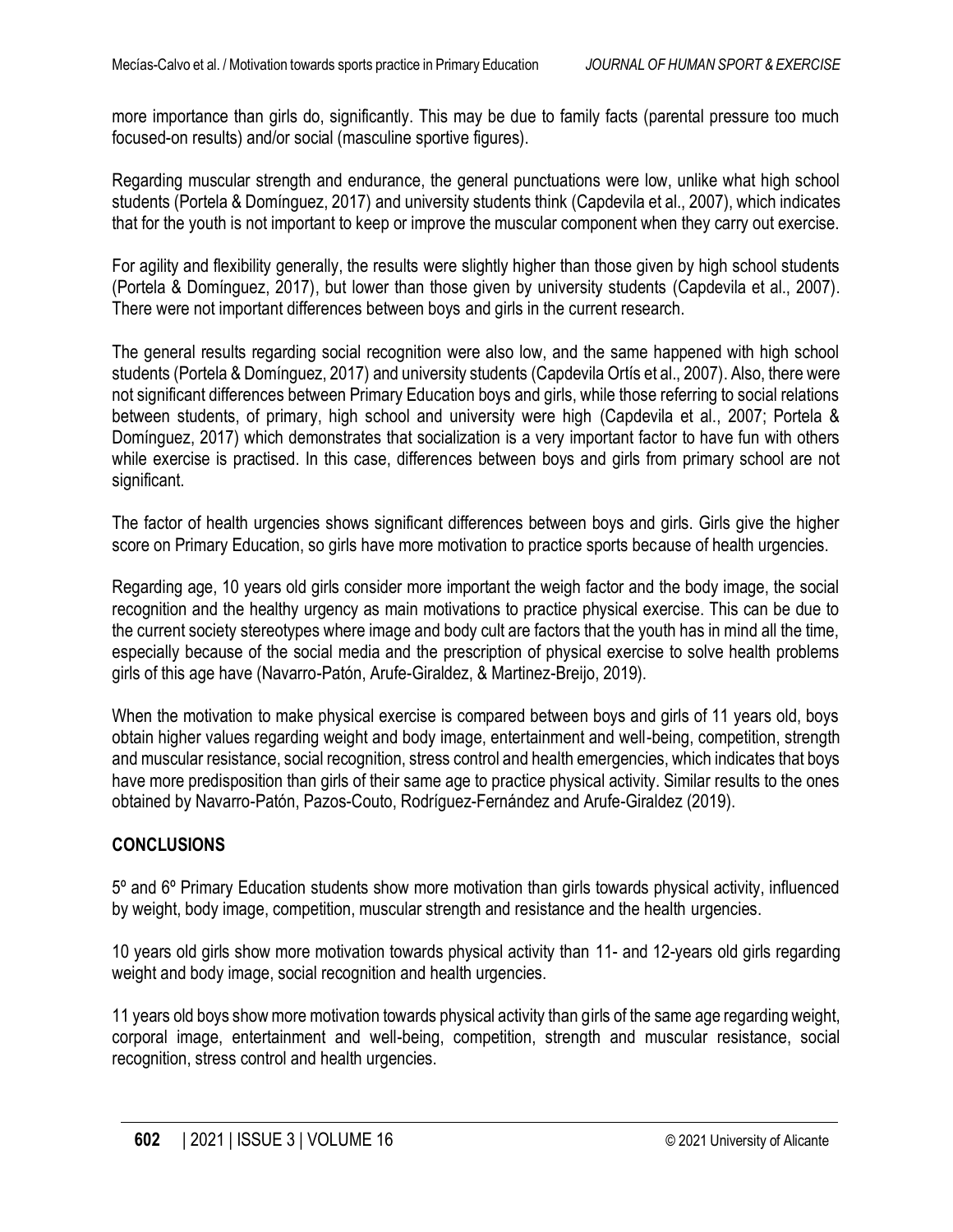# **AUTHOR CONTRIBUTIONS**

All authors have participated in all parts of the research work and in the preparation of the article (Conception and design of the study, acquisition, analysis and interpretation of the data, revision of the content, and final approval of this document).

## **SUPPORTING AGENCIES**

No funding agencies were reported by the authors.

## **DISCLOSURE STATEMENT**

The authors declare no conflicts of interest.

## **REFERENCES**

- Alba-Martín, R. (2016). Prevalence of childhood obesity & eating habits in primary education. Enfermeria Global, 15(2), 40–62.<https://doi.org/10.6018/eglobal.15.2.212531>
- Aranceta-Bartrina, J., & Pérez-Rodrigo, C. (2018). Childhood Obesity: An Unresolved Issue. Revista Espanola de Cardiologia, 71(11), 888–891.<https://doi.org/10.1016/j.recesp.2018.04.038>
- Barbeira, S., Navarro, R., & Rodriguez, J.E. (2017). Hábitos deportivos y de actividad física en escolares de educación primaria en función de la edad y el género. Orientaciones desde del área de didáctica de la educación física. EmásF, Revista Digital de Educación Física, 44, 94-111.
- Campo-Ternera, L., Herazo-Beltrán, Y., García-Puello, F., Suarez-Villa, M., Méndez, O., & Vásquez-De La Hoz, F. (2017). Healthy lifestyles of children and adolescents. Barranquilla (Col.) (Vol. 33). <https://doi.org/10.14482/sun.33.3.10931>
- Capdevila, L., Niñerola, J., & Pintanel, M. (2004). Motivación y actividad física: el autoinforme de motivos para la práctica de ejercicio físico (AMPEF). Revista de Psicología Del Deporte, 13(1), 55–74.
- Capdevila Ortís, L., Niñerola Maymí, J., Cruz Feliu, J., Losilla Vidal, J. M., Parrado Romero, E., Pintanel Bassets, M., … Vives Brosa, J. (2007). Exercise motivation in university community members: A behavioural intervention. Psicothema, 19(2), 250–255.
- Currie, C., Gabhainn, S., & Godeau, E. (2008). Inequalities in young people's health. Health behaviour in school-aged children. International report from the 2005/2006 survey. Health Policy for Children and Adolescents, 5, 105–112.
- de Greeff, J. W., Bosker, R. J., Oosterlaan, J., Visscher, C., & Hartman, E. (2018, May 1). Effects of physical activity on executive functions, attention and academic performance in preadolescent children: a meta-analysis. Journal of Science and Medicine in Sport. Elsevier Ltd. <https://doi.org/10.1016/j.jsams.2017.09.595>

Deci, E. L., & Ryan, R. M. (1985). Intrinsic motivation and self-determination in human behavior. Plenum.

- Donnelly, J. E., Hillman, C. H., Castelli, D., Etnier, J. L., Lee, S., Tomporowski, P., … Szabo-Reed, A. N. (2016, June 1). Physical activity, fitness, cognitive function, and academic achievement in children: A systematic review. Medicine and Science in Sports and Exercise. Lippincott Williams and Wilkins. <https://doi.org/10.1249/MSS.0000000000000901>
- Grosso, G., & Galvano, F. (2016, August 1). Mediterranean diet adherence in children and adolescents in southern European countries. NFS Journal. Elsevier GmbH. <https://doi.org/10.1016/j.nfs.2016.02.004>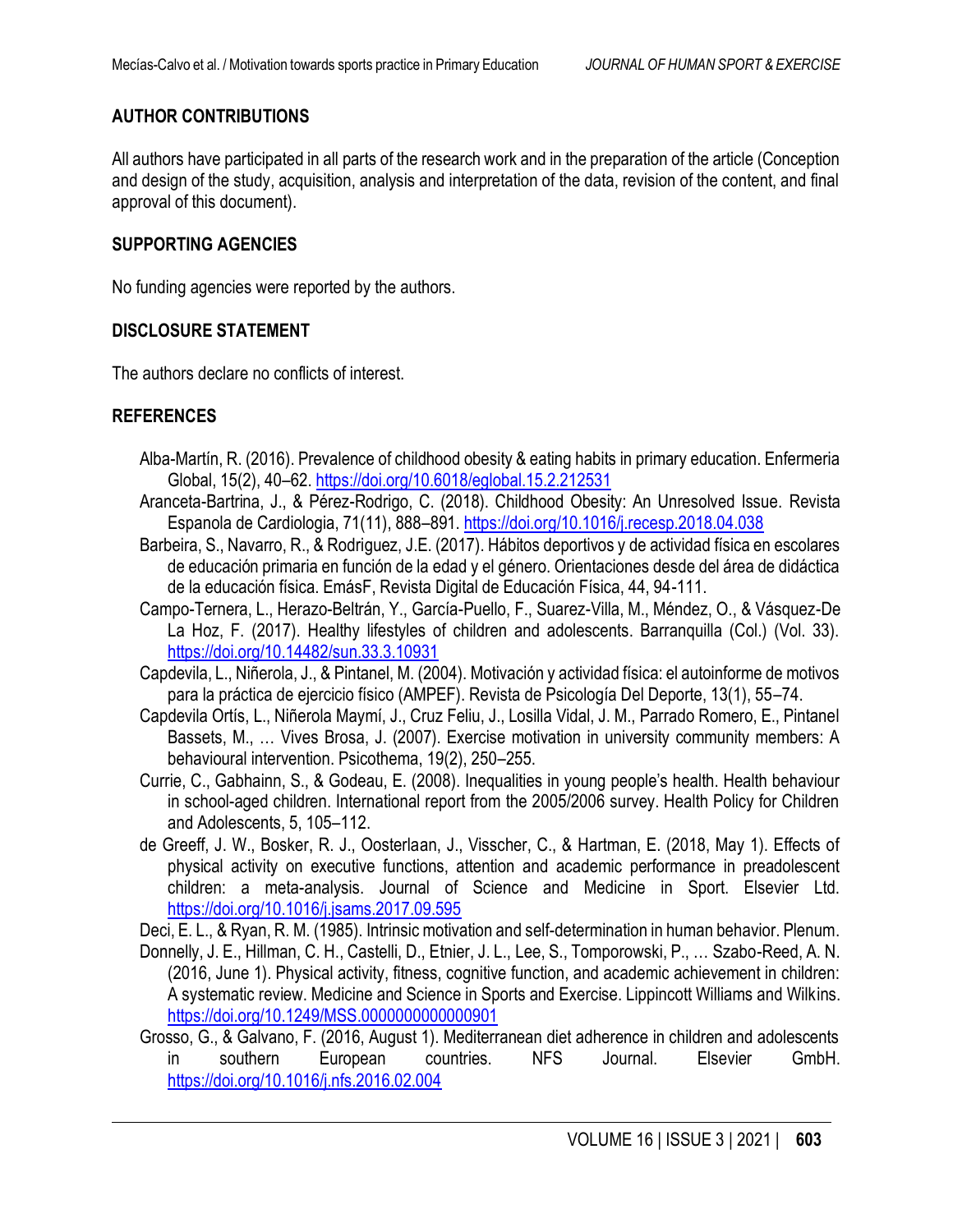- Ley Orgánica 8/2013, de 9 de diciembre, para la mejora de la calidad educativa. (n.d.). Boletín Oficial Del Estado, 295, 97858–97921.
- Lobo, A. (2009). Motivation para la actividad fisica e su relation con la qalidad de vida. Revista Brasileira de Geriatria e Gerontologia, 12(3), 405–415.<https://doi.org/10.1590/1809-9823.2009.00008>
- López-Castaño, E. M., Navarro-Patón, R., & Basanta-Camiño, S. (2015). ¿Qué tipo de motivación predomina en los escolares de educación primaria hacia la educación física? Un estudio descriptivo. EmásF: Revista Digital de Educación Física, 35, 152–160.
- Marques, A., Gómez, F., Martins, J., Catunda, R., & Sarmento, H. (2016). Association between physical education, school-based physical activity, and academic performance: a systematic review (Asociación entre la educación física, la actividad física en la escuela, y el rendimiento académico: una revisión sistemática). Retos, 0(31), 316-320. Retrieved from <https://recyt.fecyt.es/index.php/retos/article/view/53509>
- Martínez-Vizcaíno, V., Sánchez-López, M., Salcedo-Aguilar, F., Notario-Pacheco, B., Solera-Martínez, M., Moya-Martínez, P., … Rodríguez-Artalejo, F. (2012). Protocolo de un ensayo aleatorizado de clusters para evaluar la efectividad del programa MOVI-2 en la prevención del sobrepeso en escolares. Revista Espanola de Cardiologia, 65(5), 427–433. <https://doi.org/10.1016/j.recesp.2011.12.008>
- Moreno, J. A., & Martínez, A. (2006). Importancia de la teoría de la autodeterminación en la práctica físico-deportiva: Fundamentos e implicaciones prácticas. Cuadernos de Psicología Del Deporte, 6(2).
- Muñoz-Heras, A., Fernández-Pedraza, N., & Navarro-Patón, R. (2015). Estudio descriptivo sobre los hábitos saludables en alumnado de Primaria desde la educación física escolar. Sportis. Scientific Journal of School Sport, Physical Education and Psychomotricity, 1(1), 87. <https://doi.org/10.17979/sportis.2015.1.1.1402>
- Navarro-Patón, R.; Arufe Giraldez, V.; Martinez-Breijo, J. (2019). Estudio descriptivo. Sobre estereotipos de género asociados a la actividad física, deporte y educación física en escolares gallegos de educación primaria y secundaria. Journal of Sport and Health Research, in Press.
- Navarro-Patón, R., Lago-Ballesteros, J., Basanta-Camiño, S., & Arufe-Giraldez, V. (2019). Relation between motivation and enjoyment in physical education classes in children from 10 to 12 years old. Journal of Human Sport and Exercise, 14(3), 527-537[. https://doi.org/10.14198/jhse.2019.143.04](https://doi.org/10.14198/jhse.2019.143.04)
- Navarro-Patón, R., Pazos-Couto, J., Rodríguez-Fernández, J., & Arufe-Giraldez, V. (2020). Measuring physical self-concept of schoolchildren aged 10 to 16 on physical education lessons. Journal of Human Sport and Exercise, 15(1), 1-13.<https://doi.org/10.14198/jhse.2020.151.01>
- Organización Mundial de la Salud. (2017). Datos y cifras sobre obesidad infantil. WHO. World Health Organization. Retrieved from<https://www.who.int/end-childhood-obesity/facts/es/>
- Pino-Juste, M., Portela-Pino, I., & Abalde-Amoedo, N. (2016). Level of Physical Activity and Academic Performance. The International Journal of Pedagogy and Curriculum, 23, 53–65. <https://doi.org/10.18848/2327-7963/CGP/v23i03/53-65>
- Portela Pino, I., & Domínguez Alonso, J. (2017). Motivación percibida por los adolescentes gallegos en la práctica del ejercicio. Revista de Estudios e Investigación En Psicología y Educación, (14), 117. <https://doi.org/10.17979/reipe.2017.0.14.2518>
- Pumar Vidal, B.; Navarro Patón, R.; Basanta Camiño, S. (2015). Efectos de un programa de actividad física en escolares. Educación Física y Ciencia, 17 (2), 1-13. En Memoria Académica.
- Ríos, Y., Navarro, R., Arufe, V., & Pérez, J. A. (2018). Evaluación de un programa de actividad física mediante juegos populares en escolares de Educación Primaria. Retos: nuevas tendencias en educación física, deporte y recreación, 34, 108-113.